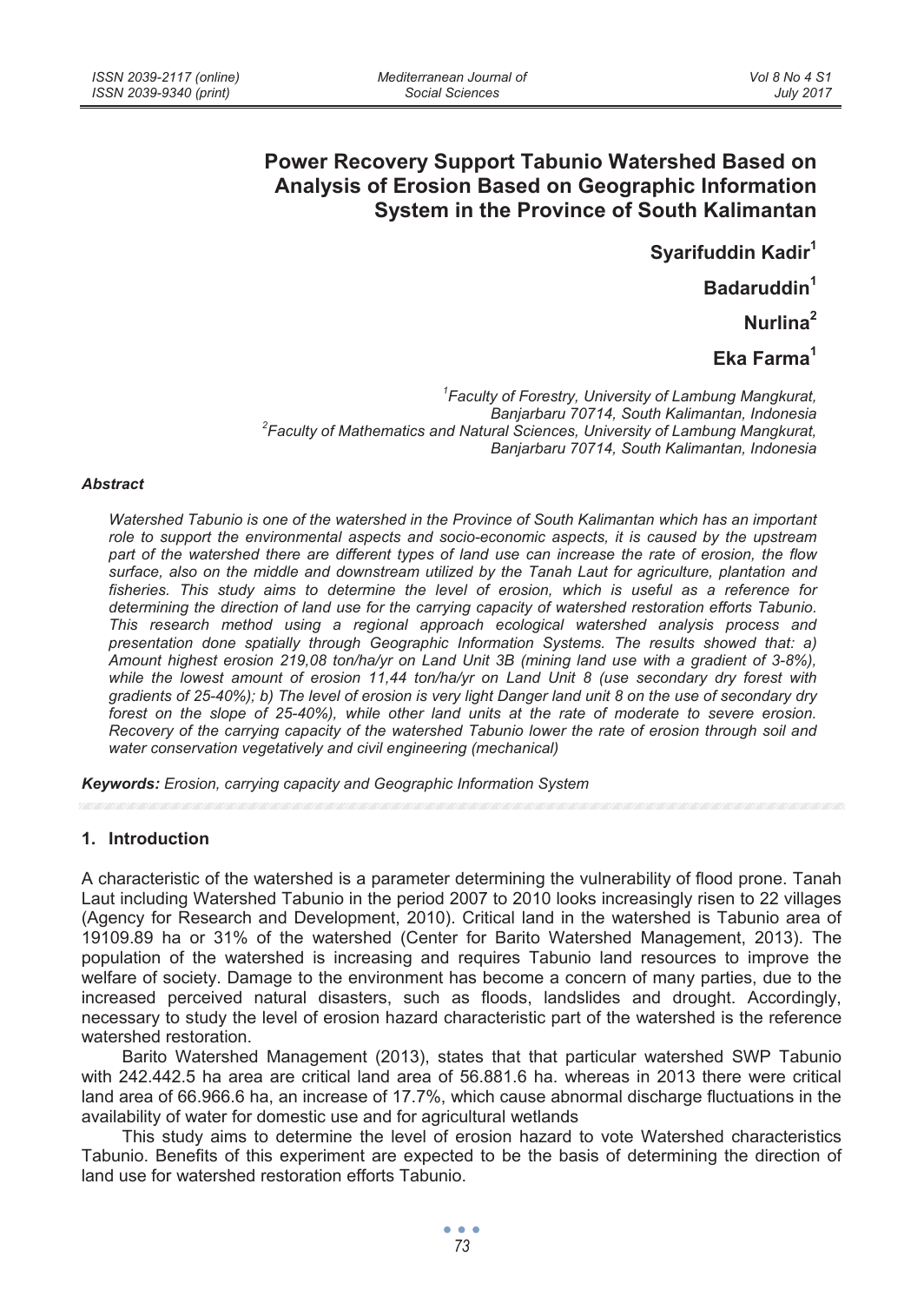*Mediterranean Journal of Social Sciences* 

## **2. Methods**

#### *2.1 Location Research*

The study was conducted in the watershed Tabunio which is administratively located in the district of Tanah Laut South Kalimantan as shown in Figure 1. The experiment was conducted in 2015 through 2016. Tabunio DAS consists of three sections as shown in Table 1.



## **Figure 1.** Map of Administrative watershed Tabunio

#### **Table 1.** Watershed Tabunio

| <b>No</b>    | Watershed part Subzone<br>Tabunio |                                                  | <b>Village</b>                                                                                                                                                                                                                                       | Large<br>(ha) |
|--------------|-----------------------------------|--------------------------------------------------|------------------------------------------------------------------------------------------------------------------------------------------------------------------------------------------------------------------------------------------------------|---------------|
|              | Upstream                          | Kecil; 3) Riam                                   | 1)Tebing Siring; 2)Amparo Tebing Siring; Tanjung; Sungaibakar; Martadah                                                                                                                                                                              | 17,542.82     |
|              | Middle                            | 11)Berasau; 2)Bakar;<br>3) Atu-atu; 4) Kandangan | Pabahanan; Bajuin; Atu-atu; Ketapang; Kunyit;<br>Angsau; Galam; Tirtajaya; Pamalongan; Pantailinuh; 13,038.44<br>Tampang; Gunungmelati; Saranghalang                                                                                                 |               |
|              | Downstream                        | 1) Panjaratan; 2)<br>Tungkaran; 3) Takisung      | Sungaijelai; Ambungan; Panggung; Pelaihari;<br>Panjaratan; Ujung batu; Panggungbaru; Tugkaran;<br>Tabanio: Pegatan besar: Guntung besar: Ranggang: 31,978.30<br>Ranggang dalam; Takisung; Gunung makmur;<br>Benualawas; Benuatengah; Batilai; Telaga |               |
| <b>Total</b> |                                   |                                                  |                                                                                                                                                                                                                                                      | 62,559.56     |

## *2.2 Tools and Materials Research*

Tools and materials research consists of: a) A set of Computers; b) Software ArcGIS geographic information system; c) Global Position System; d) Digital Cameras; e) Ring Samples; f) Drill Land. A necessary ingredient in this study are: a) Map Tanah Laut regency administration; b) map Tabunio basin; c) Map of soil types, Tanah Laut District; d) The land cover map Tanah Laut; e) Data Digital Elevation Model (DEM) of 30x30 m pixel Tanah Laut; f) Data rainfall and number of days of rain the last 10 years.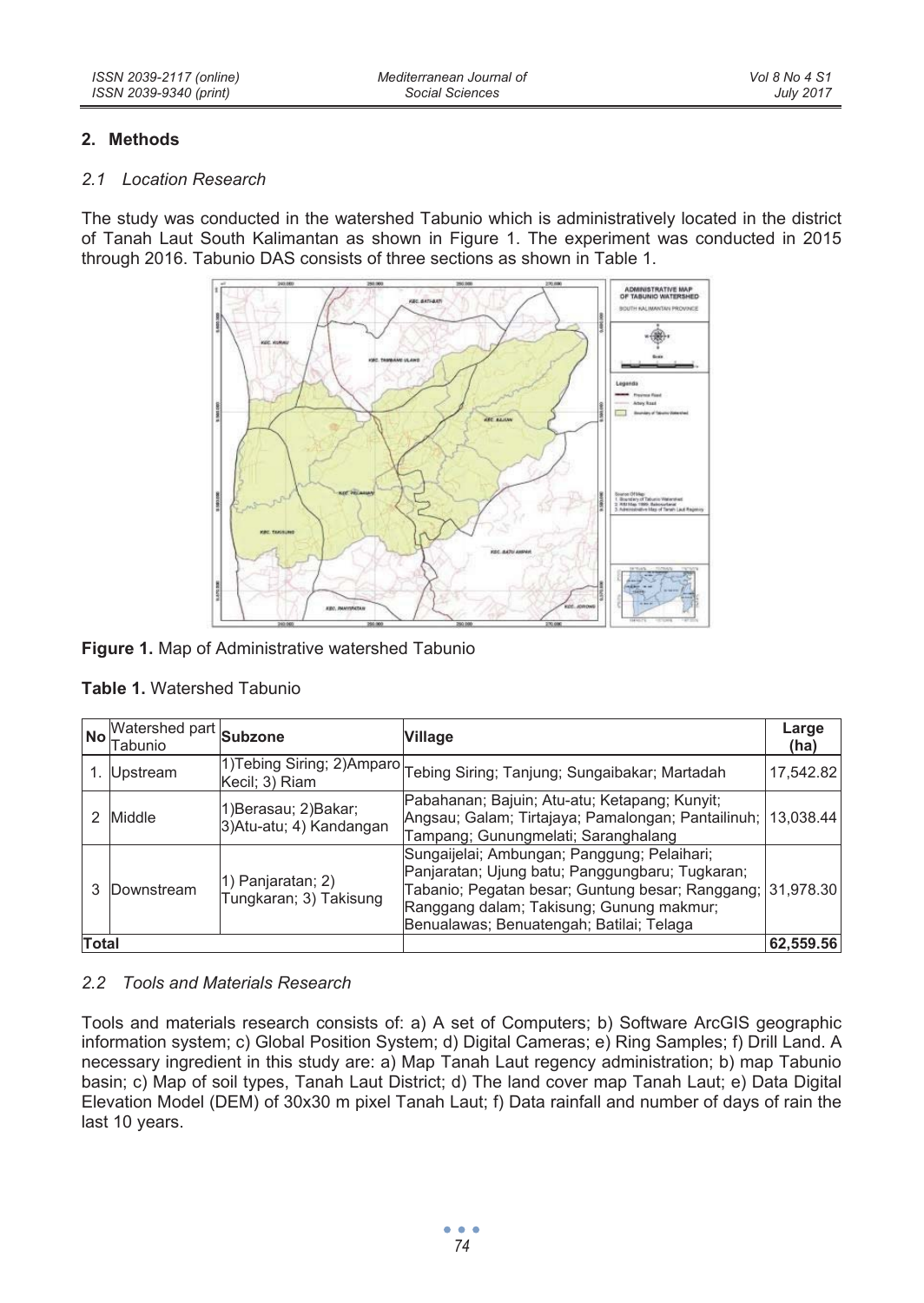#### *2.3 Analysis*

This study uses a watershed approach ecological area using Universal Soil Loss Equation (USLE) method, process analysis and presentation done spatially through Geographic Information Systems. The process flow diagram for estimating erosion watershed characteristics Tabunio votes in Tanah Laut is presented in Figure 2 and sub watershed Tabunio in Figure 3.



**Figure 2.** Process Flow Diagram Figure



**Figure 3.** Map Sub watershed Tabunio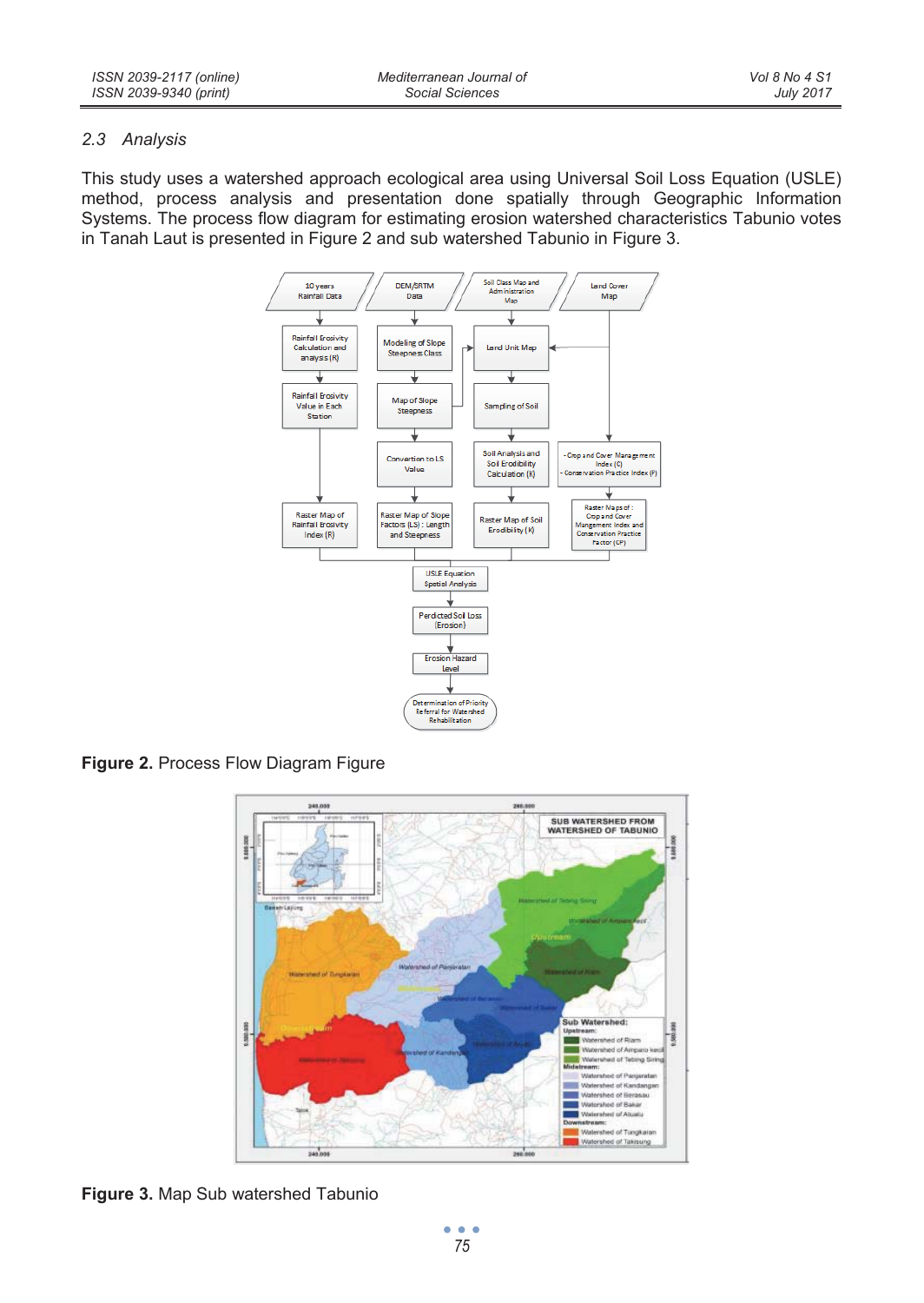## **3. Results and Discussion**

Based on research conducted in the watershed Tabunio, the information obtained watershed characteristics consisting of: a) the land unit: b) the value of erosion; c) Erosion Hazard rate as a factor in watershed characteristics votes.

## *3.1 Land unit*

Results overlay unit soil maps, land cover and slope, then acquired the land unit as the unit of analysis. The number of units of land are presented in Table 2. Map of the land unit is presented in Figure 4.

| No.            | Land unit        | Area (Ha) | Land Cover                       | Soil Map units       | Slope $(\%)$ |  |
|----------------|------------------|-----------|----------------------------------|----------------------|--------------|--|
|                | UL 1a            | 1.474     | Amalgamated plantations          |                      | $0 - 3%$     |  |
|                | UL 1b            | 3.327     | Shrubs and thickets              | <b>Dystrudepts</b>   |              |  |
| $\overline{2}$ | UL 2a            | 7.215     | Plantation                       | Endoaquepts (sulfic) | $0 - 3%$     |  |
|                | UL <sub>2b</sub> | 4.924     | Shrubs and Thicket Swamp         |                      |              |  |
| 3              | $UL$ 3a          | 6.859     | Plants Mixed                     | Hapludox             | $3 - 8%$     |  |
|                | UL 3b            | 2.102     | Minina                           |                      |              |  |
| 4              | UL 4a            | 3.509     | Amalgamated plantations          | Kandiudults          | $3 - 8%$     |  |
|                | UL 4b            | 2.407     | Shrubs and thickets              |                      |              |  |
| 5              | <b>UL 5a</b>     | 8.736     | Plantation                       | Kanhapluduts (skel)  |              |  |
|                | <b>UL 5b</b>     | 3.274     | Plantation                       |                      | $3 - 8%$     |  |
| 6              | UL 6a            | 2.450     | Dryland Mixed Farming            | Kanhapluduts         | $3 - 8%$     |  |
|                | UL 6b            | 2.904     | Shrubs and thickets              |                      |              |  |
| 7              | UL 7a            | 2.599     | Plantation                       | Kandiudox            | $8 - 15%$    |  |
|                | UL 7b            | 5.393     | Shrubs and thickets              |                      |              |  |
| 8              | UL 8             | 5.389     | <b>Dryland Forests Secondary</b> | Inceptisols          | $25 - 40%$   |  |

**Table 2.** Total Land Area Research Unit

**Source:** The results of primary data in 2015



**Figure 4.** Map of the land unit Watersheds Tabunio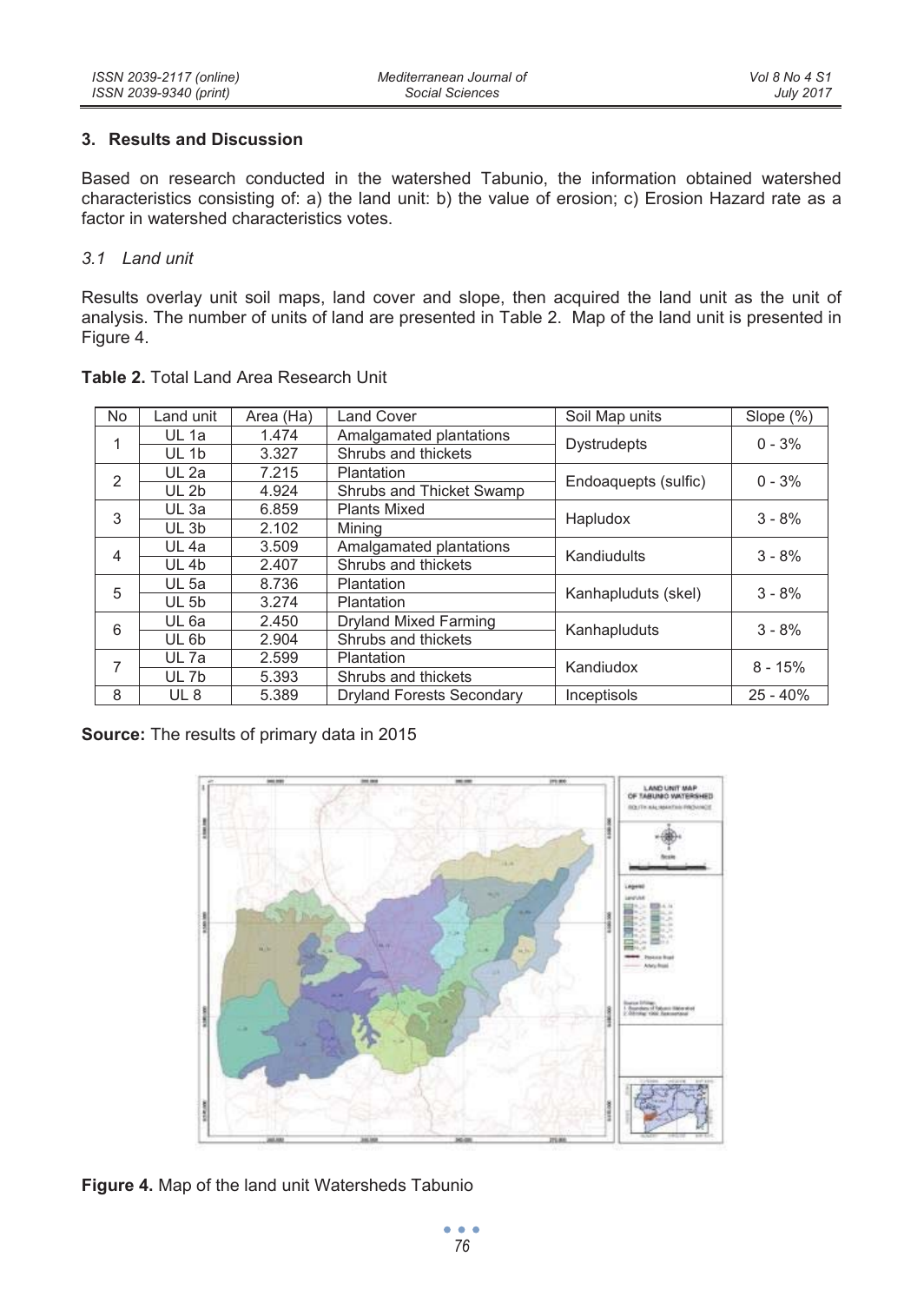| ISSN 2039-2117 (online) | Mediterranean Journal of | Vol 8 No 4 S1    |
|-------------------------|--------------------------|------------------|
| ISSN 2039-9340 (print)  | Social Sciences          | <b>July 2017</b> |

Table 2 shows that the overlay of the land unit made up of 15 units, then it appears that the largest land unit UL 3a. 6,859 ha on land use mix plants with a slope of 3-8%, while the smallest land units UL 1a. 1,474 ha in plantation land use mix with slopes 0-3%. Land unit is the smallest unit in watershed management, based on the characteristics of the land unit can be a reference or recovery efforts and maintain it.

Zhang et al. (2008) suggested that the unit of land in a watershed is generally regarded as a development unit which rely on the availability of water. Hernandez-Ramirez, (2008) suggested that the planning of land use and management using the watershed as the management unit. Soemarno (2011) unit of land in the watershed can be used as a means of monitoring the land use either as a unified ecosystem.

#### *3.2 Total Erosion*

Results of analysis for determining the amount of erosion using USLE equation, the obtained amount of erosion per unit of land as presented in Table 3.

| <b>No</b>      | Land unit         | Area (ha) | (R)  | (K)   | LS    | C)    | (P)  | A      |
|----------------|-------------------|-----------|------|-------|-------|-------|------|--------|
|                | UL 1A             | 1.474     | 1579 | 0,153 | 0,35  | 0,6   |      | 50,88  |
|                | UL 1B             | 3.327     | 1579 | 0,124 | 0,35  | 0,4   |      | 27,16  |
| $\mathfrak{p}$ | UL <sub>2</sub> A | 7.215     | 1579 | 0,104 | 0,35  | 0,5   |      | 28,55  |
|                | <b>UL 2B</b>      | 4.924     | 1579 | 0,142 | 0,35  | 0,02  |      | 1,55   |
| 3              | UL 3A             | 6.859     | 1579 | 0.147 | 0,82  | 0,1   |      | 19,07  |
|                | UL <sub>3B</sub>  | 2.102     | 1579 | 0,169 | 0,82  |       |      | 219,08 |
| 4              | UL <sub>4</sub> A | 3.509     | 1579 | 0,111 | 0,82  | 0,5   |      | 71.49  |
|                | UL <sub>4B</sub>  | 2.407     | 1579 | 0,133 | 1,06  | 0,4   |      | 89,11  |
| 5              | <b>UL 5A</b>      | 8.736     | 1579 | 0,210 | 0,82  | 0,5   |      | 136,11 |
|                | <b>UL 5B</b>      | 3.274     | 1579 | 0,059 | 1,10  | 0,6   |      | 61,93  |
| 6              | UL <sub>6</sub> A | 2.450     | 1579 | 0.093 | 1,57  | 0,45  | 0,35 | 36.35  |
|                | UL 6B             | 2.904     | 1579 | 0,096 | 1,37  | 0,1   |      | 20,87  |
| 7              | UL 7A             | 2.599     | 1579 | 0,124 | 2,65  | 0,6   | 0,35 | 108,80 |
|                | UL 7B             | 5.393     | 1579 | 0,093 | 2,65  | 0,5   | 0,6  | 116.34 |
| 8              | UL <sub>8</sub>   | 5.389     | 1579 | 0.100 | 14,54 | 0,005 |      | 11,44  |

**Table 3.** Total Erosion on each unit of land in the watershed Tabunio

Description: A = Number of erosion (ton/ha/yr), R = Erosivity Value, K = Erodibility Value, LS = The length and slope, land cover  $C =$  Value,  $P =$  conservation measures Value

**Source:** The results of primary data in 2015.

In Table 3 shows that the highest amount of erosion 219.08 ton/ha/yr on land unit 3B (mining land use with slopes 3-8%), while the lowest value of normal erosion consideration of land cover on land units UL 8 sebesar11,44 ton/ha/yr on dry land forest land use secondary with gradients of 25-40%. Changes in land use into mining activities often reduce infiltration and otherwise improve runoff and erosion, so that the necessary consideration and planning of land use changes. Kadir (2016) and Asdak (2010) land cover affect runoff and erosion.

Steel (2012) stated that in land use planning and the selection of the type of land use, determining the optimal spatial location of the planned activities, should identify and formulate opportunities for land use changes, and anticipate the consequences of land use changes. Zhao *et al.* (2012) reported that the demolition of land cover in a watershed effect on runoff and soil erosion.

Hernandez-Ramirez (2008) suggested that land use planning, management and ecological restoration are using the watershed as the management unit. Changes in land use have a negative impact on environment.

Asdak (2010), the amount of water that goes into the ground through the infiltration process is influenced by several factors, among others, the texture and structure of soil and land cover, these factors interact to affect infiltration and runoff and erosion.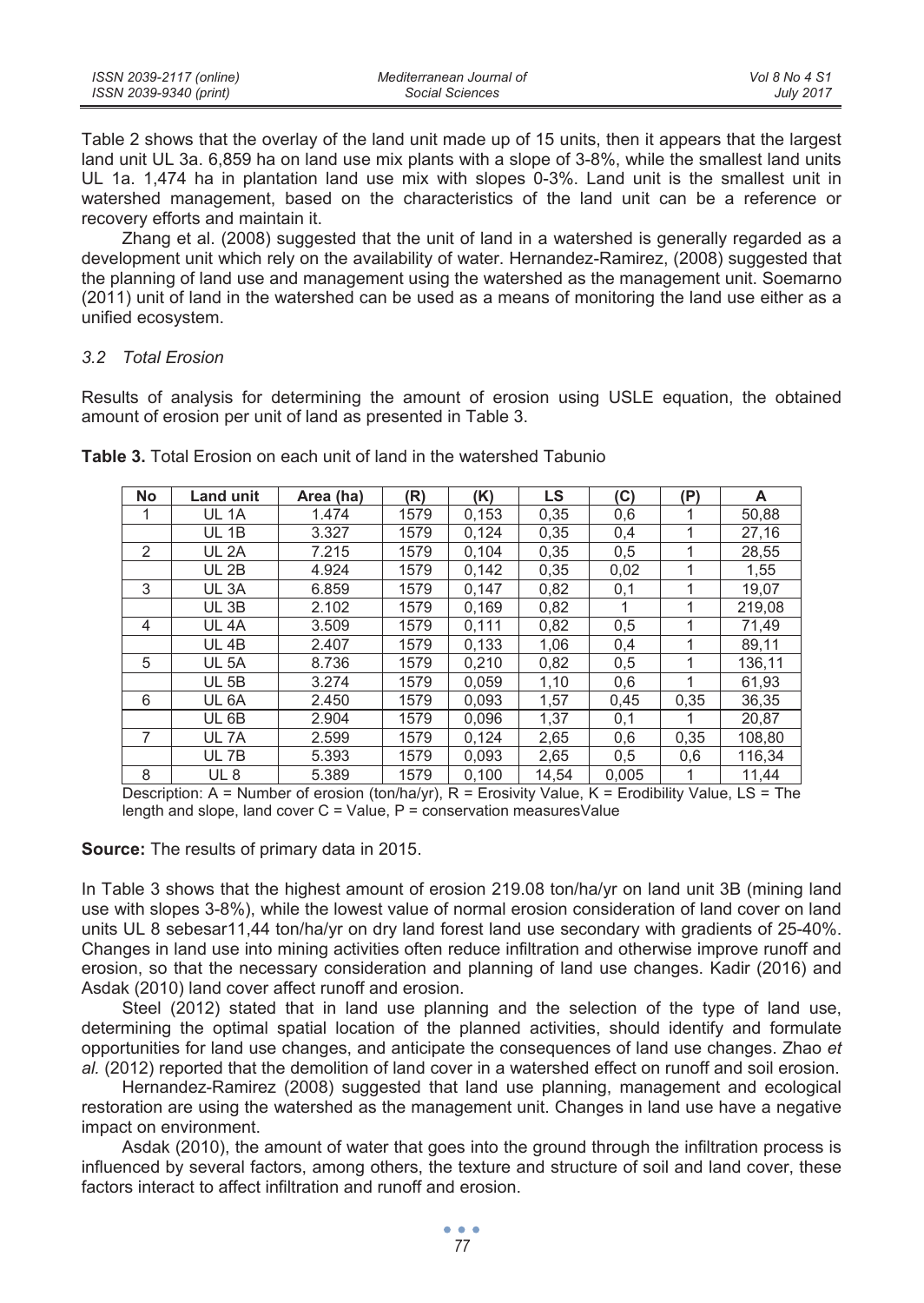| ISSN 2039-2117 (online) | Mediterranean Journal of | Vol 8 No 4 S1    |
|-------------------------|--------------------------|------------------|
| ISSN 2039-9340 (print)  | Social Sciences          | <b>July 2017</b> |

Aspects of the slope proved to have a major impact on the rate of soil erosion, and the slopes exposed to the sun appeared to have a greater erosion than the shaded slopes, especially for agricultural land (Li *et al*., 2010).

#### *3.3 Erosion Hazard Level*

Arsyad (2010), the movement of soil erosion is an event or portions of land from one place to another by natural media. Furthermore, according to Yu (2003), the low capacity of infiltration causes heavy erosion as a result of high runoff. Based on the value erosion in Table 2, it can be determined the level of erosion per unit of land by considering the depth of solum.

In Table 3 shows that the rate of erosion in the watershed Tabunio consists of; a) 5 land classification unit weight; b) 5 units of land classification being; c) 2 units of land classification of light; and d) 2 unit is very light land classification.

Unit lands with severe erosion hazard level classification is dominated by mining land cover, shrubs and plantations solum into the mixture at 60-90 cm. Erosion hazard level classification is determined by the physical properties of the soil and its closure and soil solum. Is shown in Table 3 that land mines (UL3B) including severe erosion hazard level classification it is because of the high sensitivity of soil eroded fatherly (UL3B in Table 3). According Arsyad (2010), soil properties that affect sensitivity to erosion.

Sajikumar and Remya (2015) evaluated the effects of land use and land cover on runoffsurface characteristics of the two watersheds in Kerala, India. Furthermore Zhang, *et al*. (2015), the land of former opencast coal mine in Shanxi province may increase the rate of erosion.

Mainuri and Owino (2014) study the relationship between landscape and land use, soil degradation. Solum is one of the characteristics of the soil in a watershed that could affect the infiltration, runoff and erosion. Kadir *et al*. (2013) reported that the rehabilitation of mined lands through vegetative and mechanical is one of the best alternatives to control the level of vulnerability to flooding and erosion. Cao *et al*. (2015) reported that a potential erosion and runoff showed a significant increase. Map of erosion hazard level is presented in Figure 5. Value Erosion Hazard Level for each unit of land in Table 4.

| No             | <b>Land unit</b>  |           |           | Depth        |           | <b>Erosion hazard</b> | <b>Erosion Hazard Level</b> |
|----------------|-------------------|-----------|-----------|--------------|-----------|-----------------------|-----------------------------|
|                |                   | Area (ha) | (cm)      | <b>Class</b> | ton/ha/yr | <b>Class</b>          |                             |
|                | <b>UL 1A</b>      | 1.474     | > 90      | Deep         | 50,88     | Ш                     | Light                       |
|                | UL 1B             | 3.327     | $60 - 90$ | Moderate     | 27,16     | Ш                     | Moderate                    |
| 2              | <b>UL 2A</b>      | 7.215     | > 90      | Deep         | 28,55     | Ш                     | Light                       |
|                | <b>UL 2B</b>      | 4.924     | > 90      | Deep         | 1,55      |                       | Very light                  |
| 3              | UL 3A             | 6.859     | > 90      | Deep         | 19,07     | Ш                     | Light                       |
|                | UL 3B             | 2.102     | > 90      | Deep         | 219,08    | IV                    | Heavy                       |
| $\overline{4}$ | UL <sub>4</sub> A | 3.509     | $60 - 90$ | Moderate     | 71,49     | Ш                     | Heavy                       |
|                | UL 4B             | 2.407     | $60 - 90$ | Moderate     | 89,11     | Ш                     | Heavy                       |
| 5              | <b>UL 5A</b>      | 8.736     | $60 - 90$ | Moderate     | 136,11    | Ш                     | Heavy                       |
|                | <b>UL 5B</b>      | 3.274     | $60 - 90$ | Moderate     | 61,93     | $\mathsf{III}$        | Heavy                       |
| 6              | UL 6A             | 2.450     | $60 - 90$ | Moderate     | 36,35     | Ш                     | Moderate                    |
|                | UL 6B             | 2.904     | $60 - 90$ | Moderate     | 20,87     | Ш                     | Moderate                    |
| 7              | UL 7A             | 2.599     | > 90      | Deep         | 108,80    | Ш                     | Moderate                    |
|                | UL 7B             | 5.393     | > 90      | Deep         | 116.34    | Ш                     | Moderate                    |
| 8              | UL <sub>8</sub>   | 5.389     | > 90      | Deep         | 11.44     |                       | Very light                  |

**Table 4.** Value Erosion Hazard Level for each unit of land in the watershed Tabunio

**Source:** The results of primary data in 2015.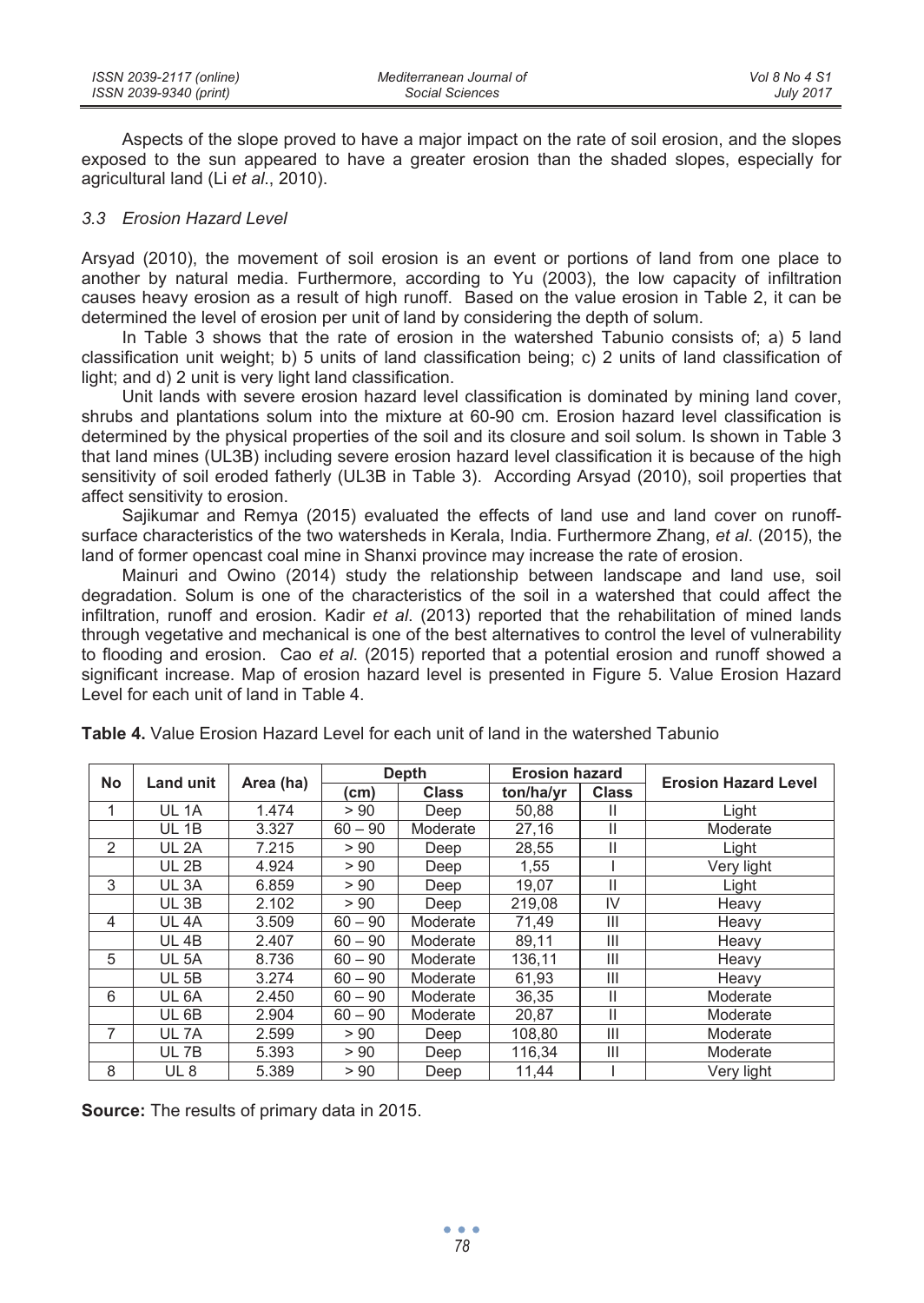

#### **Figure 5.** Map of the erosion hazard level watershed Tabunio

Differences in soil depth and soil permeability, together with differences in vegetation cover, can determine differences in surface runoff processes that occur at each location, and Explains the differences in the characteristics of hydrograph (Lana-Renault, *et al*., 2011). Furthermore Kadir *et al*. (2016), the enrichment of vegetation types based on the suitability of land in the watershed Tabunio is one of a watershed restoration efforts.

#### *3.4 Forest and land rehabilitation referrals*

Recovery of the carrying capacity of the watershed Tabunio lower the rate of erosion through soil and water conservation vegetatively and civil engineering (mechanical). Forest and land rehabilitation in Table 5. Map of the Forest and land rehabilitation is presented in Figure 6.

|              | No Land unit land use |                            |       | lerosion hazard level Rehabilitation models | Area (ha) |
|--------------|-----------------------|----------------------------|-------|---------------------------------------------|-----------|
|              | UL 3B                 | Minina                     | Heavy | Rehabilitation and terracing                | 2.102     |
| 2            | UL 4A                 | Plantation                 | Heavy | Terracing                                   | 3.509     |
| $\circ$      | <b>UL 4B</b>          | Shrubs and thickets        | Heavy | Rehabilitation and Traditional terracing    | 2.407     |
| 4            | <b>UL 5A</b>          | Plantation                 | Heavy | Terracing                                   | 8.736     |
| 5            | <b>UL 5B</b>          | <b>Dryland Agriculture</b> | Heavy | Traditional terracing                       | 3.274     |
| <b>Total</b> |                       |                            |       |                                             |           |

**Tabel 5.** Forest and land rehabilitation in watershed Tabunio

In Table 5 showed that to lower the rate of erosion unit mining lands and shrubs are expected to do rehabilitation activities and the making terracing, while unit plantation land and dryland agriculture need to manufacture terracing to reduce runoff and improve infiltration.

Barito Watershed Management (2013), states that the critical land in the unit area watershed management Tabunio 2009 to 2013 increased by 17.7%. The rise in critical land in a watershed to be a factor causing increased runoff and erosion hazard level.

Based on the amount of erosion and erosion potential levels obtained in this study became the basis of determining the model forest and land rehabilitation which implies lower levels of erosion. Enrichment vegetation suitable land suitability and the use of terracing can be a model that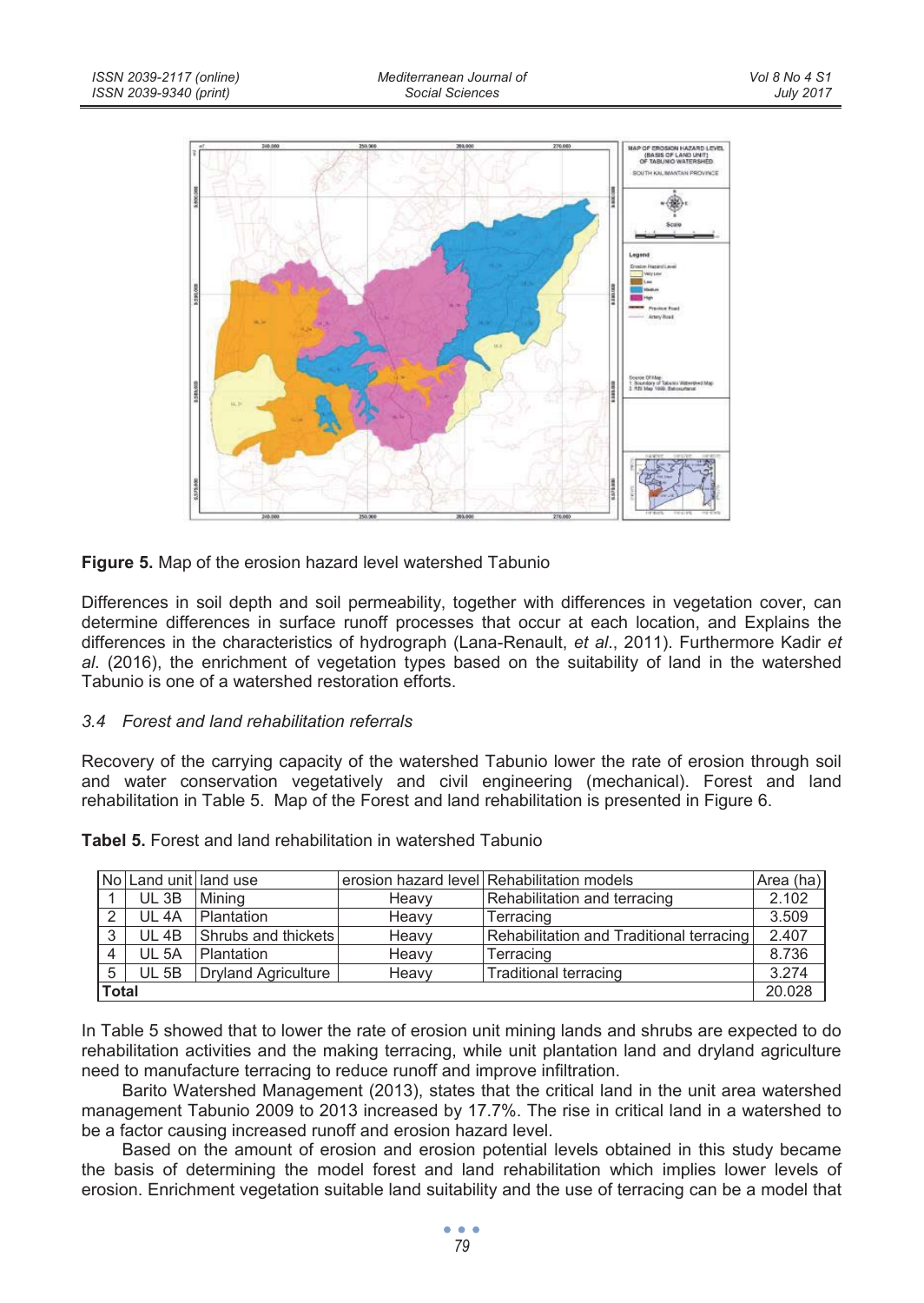| ISSN 2039-2117 (online) | Mediterranean Journal of | Vol 8 No 4 S1    |
|-------------------------|--------------------------|------------------|
| ISSN 2039-9340 (print)  | Social Sciences          | <b>July 2017</b> |

can reduce the level of erosion. Kadir et al. (2016), the enrichment of vegetation types based on the suitability of land in the watershed Tabunio is one of a watershed restoration efforts.

Sriwongsitanon (2011), changes in the type of land use affects water management in a watershed. Land use and types of vegetation affects land capacity on hydrology and soil erosion, but it can change the characteristics of the ground and into alternative forest and land rehabilitation (Nunes, Almeida and Coelho, 2011).





#### **4. Conclusions and Recommendations**

Based on the results of research and discussion that has been done, it can be concluded

- 1. The unit of land overlay of soil type, land cover and slope consisting of 15 units of land (land units 1A-B, 2A-B, 3A-B, 4A-B, 5A-B, 6A-B, 7A-B and unit land 8).
- 2. The amount of the highest erosion 219.08 ton/ ha / yr on Land Unit 3B (mining land use), while the lowest amount of erosion of 11.44 ton / ha / yr on land unit 8 (use of dry-land forests secondary.
- 3. Danger Level severe erosion on land unit 3B, 4A, 4B, 5A and 5B, while the rate of erosion mild to moderate land units 1A, 1B, 2A, 2B, 6A, 6B, 7A, 7B and 8.
- 4. The level of erosion hazard highest Tabunio affect the carrying capacity of watershed land use land mines.

Recovery of the carrying capacity of the watershed Tabunio lower the rate of erosion through soil and water conservation vegetative biophysical functioning as a regulator of water and improve the economic welfare of society, but it is the civil structure to manufacture terracing.

#### **References**

Arsyad, S. 2010. Soil and Water Conservation, the First Edition. IPB Press. Bogor.

- Asdak. 2010. Hydrology and Watershed Management. Prints Fifth (revised) Gadjah Mada University Press. Yogyakarta.
- Baja,S. 2012. Analytical methods of evaluation of land resources. GIS applications, fuzzy set, dan MCDM, Identity Hasanuddin University, Makassar..
- Center for Barito Watershed Management. 2013. Updating of Spatial Data of Degraded Land in the Working Area of the Office of Barito Watershed Management. The Office of Barito Watershed Management, Banjarbaru. [Indonesian]